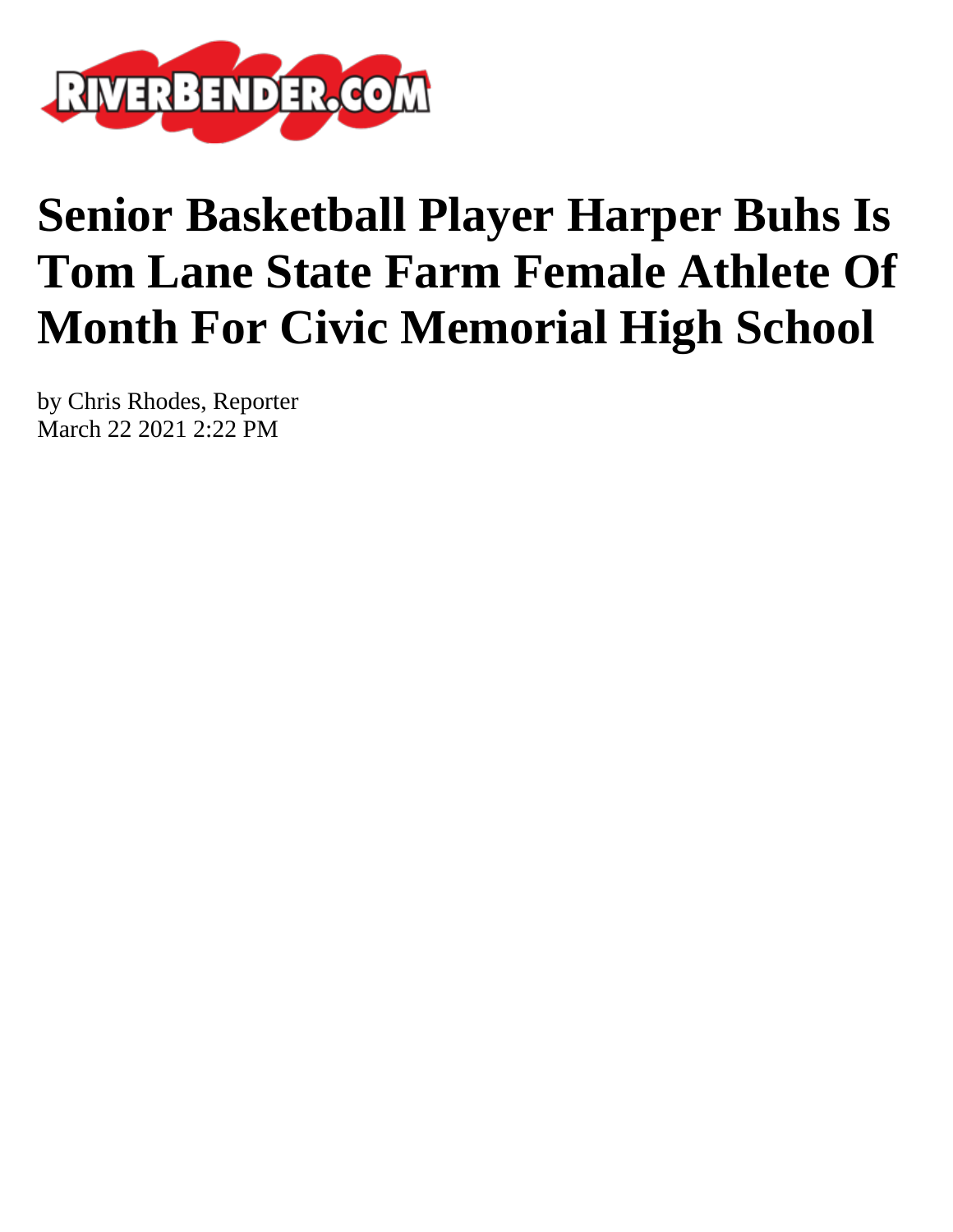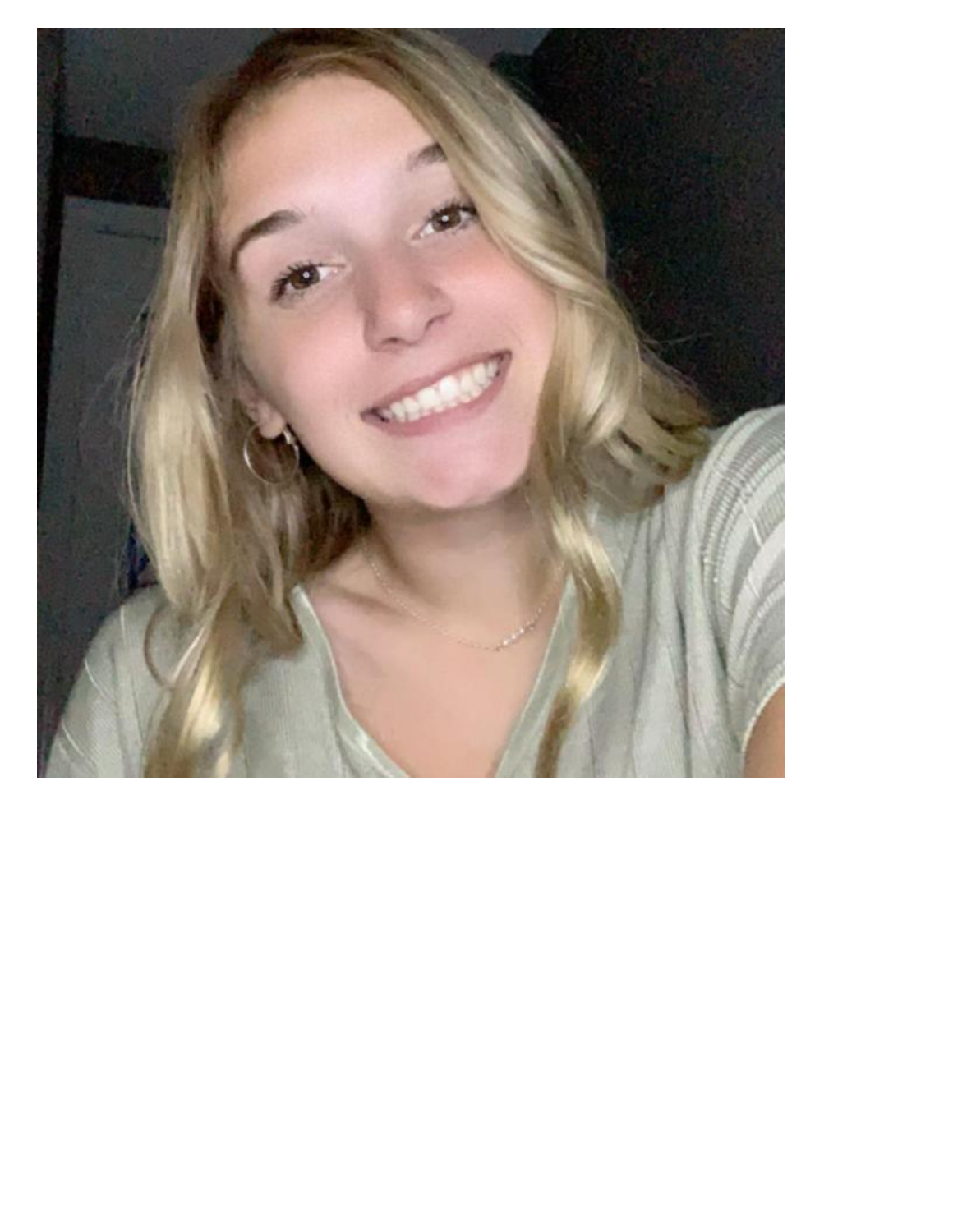

BETHALTO - Harper Buhs, a senior basketball player for the Civic Memorial Lady Eagles, has been a basketball player since fifth-grade. Of the sports she competes in, basketball is the one she loves the most.

For her efforts in the basketball season, Buhs is the Tom Lane State Farm March Female Athlete of the Month for Civic Memorial High School.

Buhs said she also loves the friendships she has made over the years. She is coached by Mike Arbuthnot.

"I would like to thank my teammates, they are very supportive and they have helped me improve my game," Buhs said.

Some of her accomplishments in the winter of 2021, were helping her team finish the season with just one loss, and playing all year long to help her improve her game.

She said basketball has taught her to work for what she wants and never give up.

Buhs plays volleyball for the Lady Eagles as a defensive specialist. She plans to attend Indiana University Bloomington and study speech pathology.